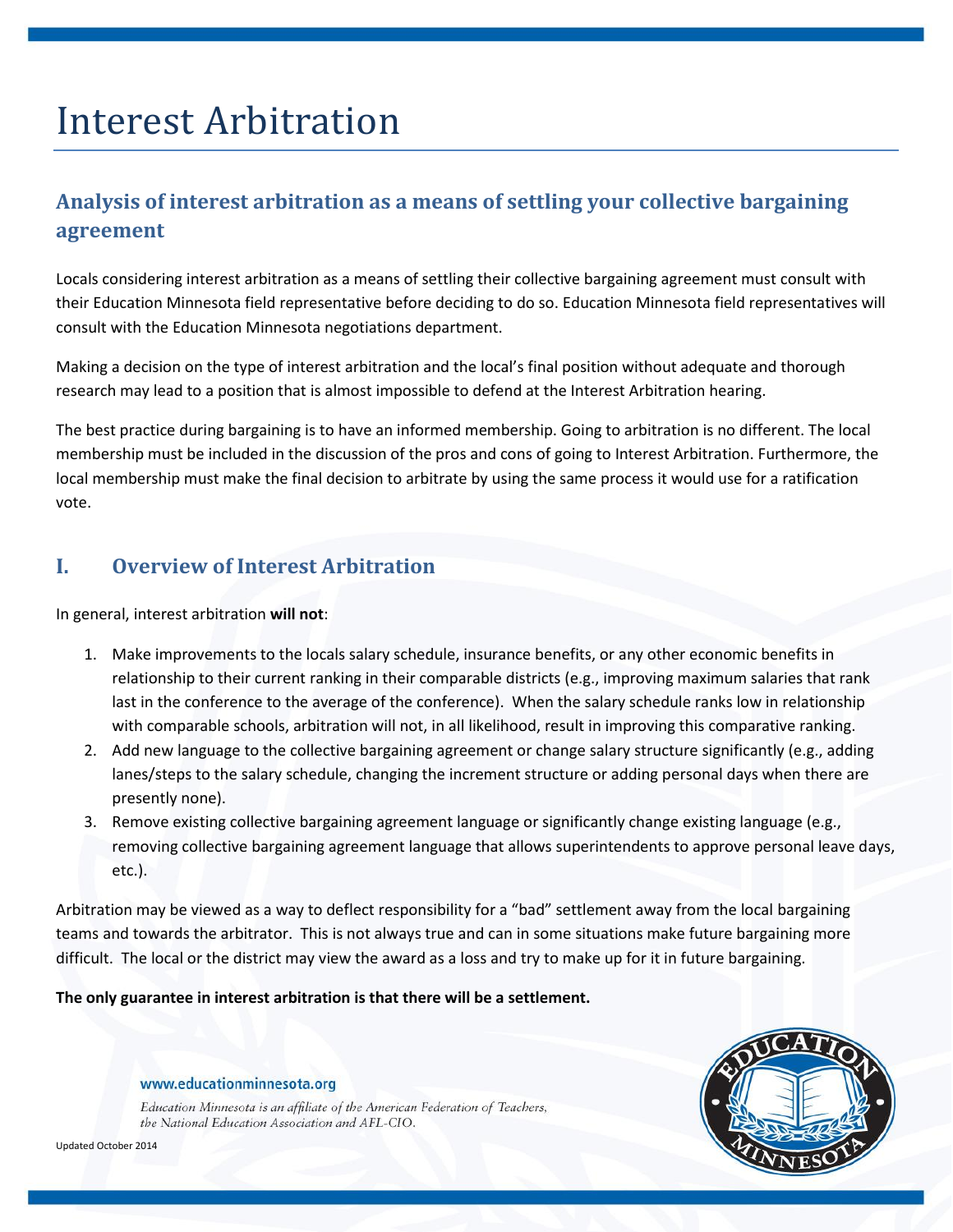## **II. Types of Arbitration**

The decision to settle the collective bargaining agreement via interest arbitration must be made by mutual consent of the district and union. It can be entered into after at least one mediation session has occurred with the mediator typically assisting both parties in clarifying the issues. The type of interest arbitration to be implemented and the issues to be arbitrated must be mutually agreed to between the school district and the local. This agreement must be decided before the petition is submitted to the Bureau of Mediation Services.

#### 1. Final Offer / Total Package:

The arbitrator will choose either the local's final position or the school district's final position in total. The choice by the arbitrator could hinge on any number of items in the total package. Depending on the number and types of issues in the final package, this type of arbitration has some advantages over the other types of arbitrations. Total Package Arbitration, many times, results in settlement prior to the arbitration hearing because both sides are more "**reasonable**" in their positions and settle prior to arbitration.

2. Final Offer / Item by Item:

The arbitrator will choose either the local's or the school district's final position on each item in dispute. This allows some flexibility for the arbitrator, but it also allows the arbitrator to "keep score." It is very important in Final Offer Item by Item Arbitration that the items in dispute are thoroughly detailed in the agreement to arbitrate. If the salary schedule for both years is listed as two different items in dispute, the arbitrator could choose the school district's position for one year and the local's position for the other year. This could lead to severe difficulties in the future. If each year of the salary schedule are in dispute, both years should be listed as one item to arbitrate.

3. Conventional Arbitration:

The arbitrator is free to choose ANY POSITION in conventional arbitration. The choice could be the position of either of the parties, or a position arrived at by the arbitrator that is different from either party's proposal. Arbitrators will often award a position somewhere in the middle, but this is not always the case. Sometimes the award will be unfavorable for both sides, and sometimes the award will be such that clarifications will be needed because the award of the arbitrator was unclear. Conventional Arbitration does not often result in settlement prior to the arbitration hearing because both sides have a tendency to "posture" with positions that are extreme, in order for the arbitrator to award a position somewhere in the middle.

## **III. Timing of Arbitration Requests**

When a local has explored all other options for reaching settlement, the local has consulted with its Field Representative and there is adequate information to do quality comparisons with similar locals and/or regional locals it is appropriate to request arbitration. **It is very important to establish comparative data in order to determine the local's final position and to develop exhibits used in the arbitration hearing. This must be done BEFORE requesting arbitration. Without a comprehensive set of settlement data, it is impossible to prepare for an interest arbitration hearing.**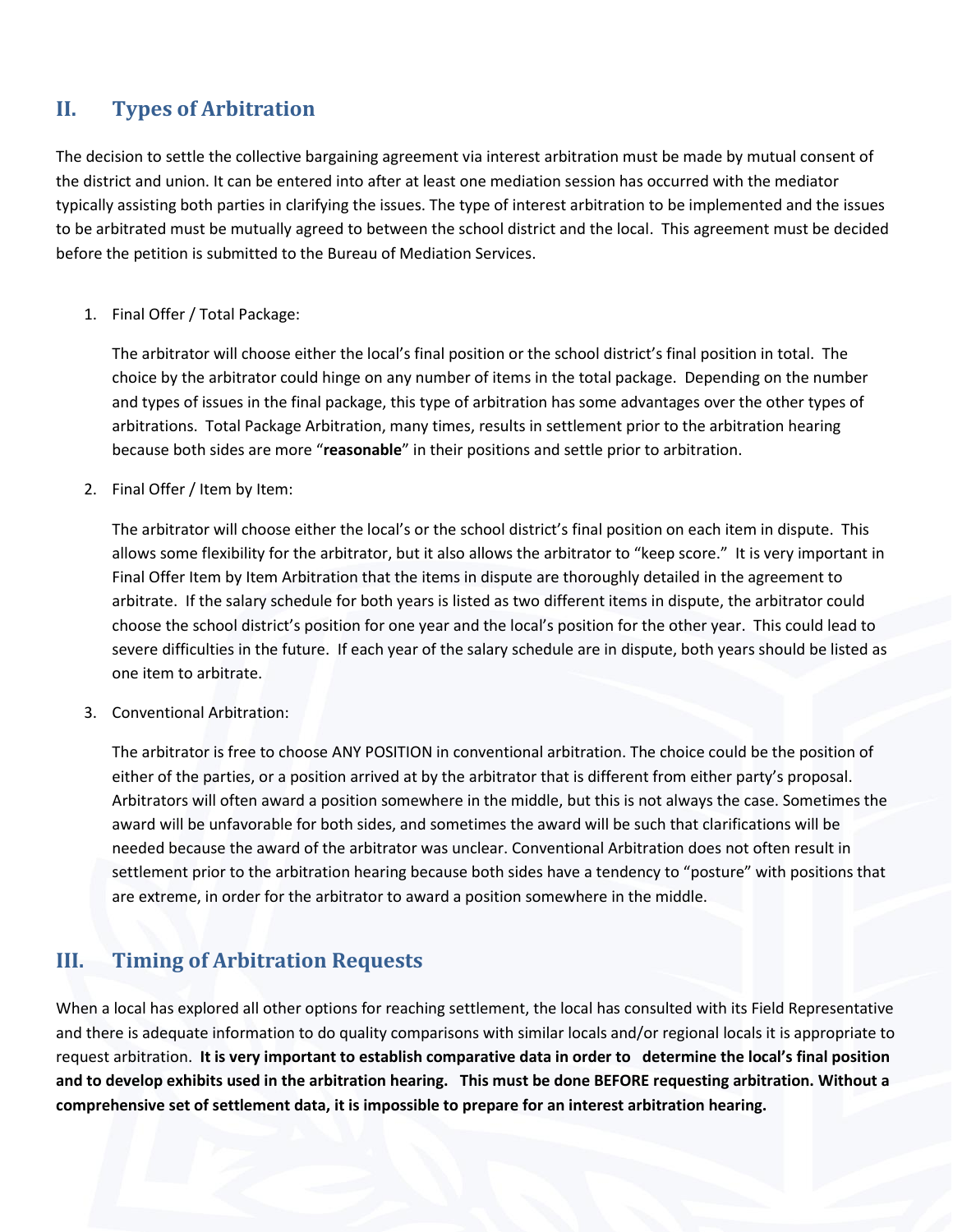Almost all of the Interest Arbitrations in our union history have occurred after 90-95 percent of the locals in the state have settled their collective bargaining agreements. This makes it possible to determine comparable groups. If there are not a large number of districts settled in comparable groups, arbitrators tend to compare settlement data from other employee groups within the district or settlements of other public employees in the area.

## **IV. Advantages and Disadvantages of Interest Arbitration**

#### Advantages:

- 1. Arbitration will result in a settlement.
- 2. The outcome may be blamed on the arbitrator.
- 3. There is little or no conflict in reaching settlement.
- 4. It will generally, but not always, retain status quo.
- 5. Sometimes, when both parties move toward the middle in preparing final positions, there is an improved chance of reaching settlement prior to the hearing.
- 6. Data collected while preparing for arbitration is very useful in future collective bargaining.

#### Disadvantages:

- 1. There is almost no control of the settlement.
- 2. The settlement will generally be an average or a below average settlement.
- 3. There is very little chance of inserting new items in a settlement.
- 4. The bargaining team may be blamed for a "bad award."
- 5. It generally retains status quo.

## **V. Education Minnesota Assistance in Arbitration Process**

It is very important that your Education Minnesota field representative be involved early in any decision to use Interest Arbitration as an alternative for settlement of the collective bargaining agreement. Local negotiators in consultation with the Education Minnesota field representative and the Education Minnesota negotiations department will jointly develop the final positions for arbitration.

Education Minnesota field offices will be responsible for preparing the exhibits for the arbitration. The Education Minnesota field representative in consultation with the Education Minnesota negotiations department will be responsible for the research for the preparation of the exhibits. Local negotiators are expected to assist in the collection of the data.

The presentation of the local's exhibits at the arbitration hearing will be by Education Minnesota field representative, Education Minnesota negotiations department staff or a combination of field and negotiations department staff.

## **VI. Important Decisions Prior to Agreement to Arbitrate**

1. Is arbitration appropriate for settlement of the collective bargaining agreement?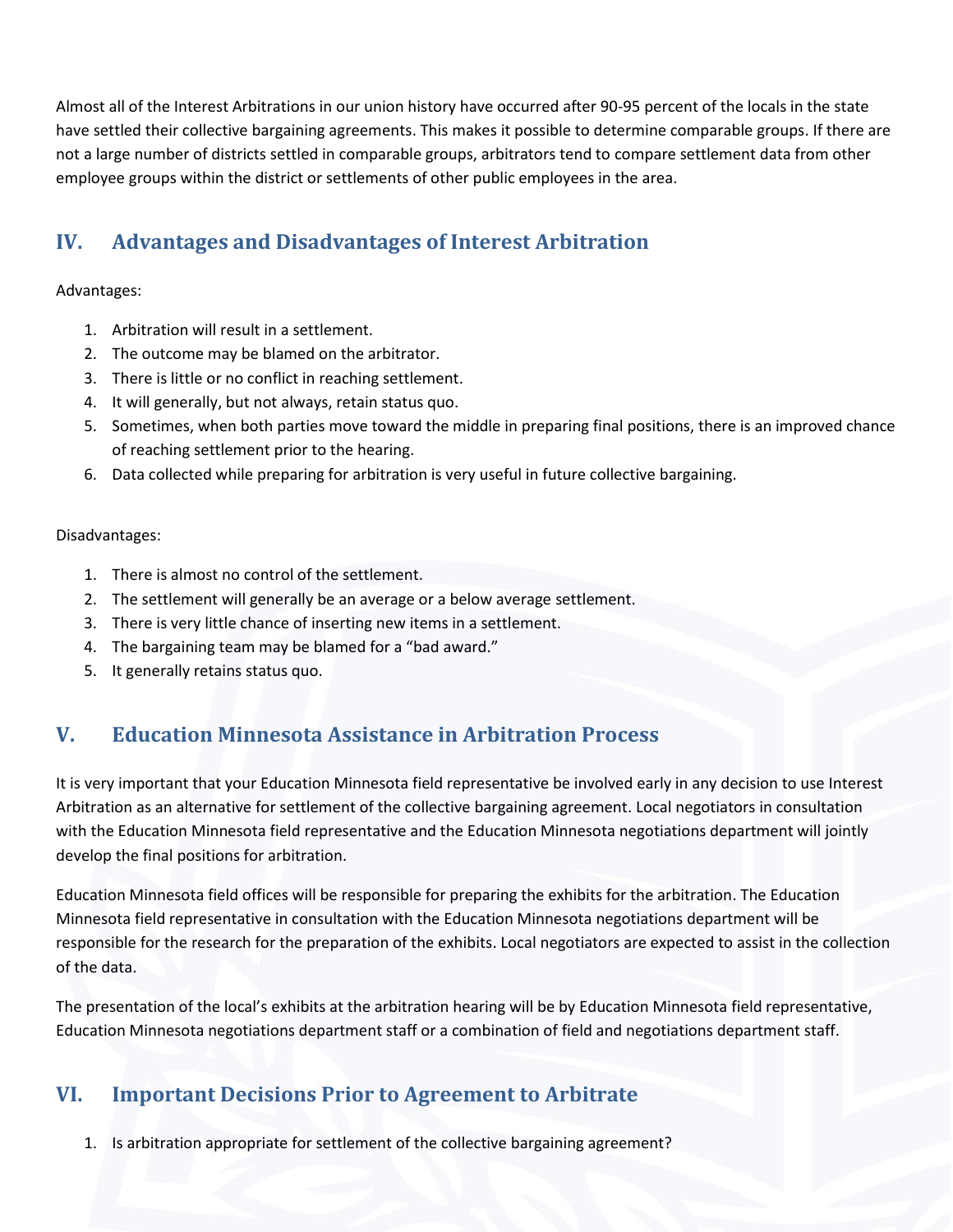Arbitration is an option of last-resort for settling the collective bargaining agreement. Only when all other avenues have been exhausted should the local contemplate arbitration. Factors that will be considered include:

- The number of items on the table remaining unresolved
- How far apart the local and the district are on unresolved issues
- Financial position of the district
- Whether or not the local is willing to submit positions that maintain the status quo
- Comparables
- 2. What type of arbitration would best serve the needs of a local?

Each type of arbitration has both advantages and disadvantages. The field representative, the negotiations department, field manager, and director of field services will jointly determine the type of arbitration in advance of submitting the petition for arbitration to the BMS.

3. What issues should be decided in arbitration?

All issues to be arbitrated must be mutually agreed to between the school district and the local. The BMS mediator may be part of the decision making process, as the BMS will certify Interest Arbitration. Participation in mediation may be required before arbitration. Issues must be very clear and concise.

### *EXAMPLE: LIST OF ISSUES SUBMITTED FOR ARBITRATION*

- Item #1: salary schedule 2013-14 and salary schedule 2014-15.
- Item #2: extracurricular schedules for 2013-14 and 2014-15.
- Item #3: school district contribution to health insurance for 2013-14 and 2014-15

Any issues that are to take effect in the second year should be listed accordingly. Collective bargaining agreement language items should be listed by title, but they do not need to have the position of either party listed when the list of issues is initially submitted to the BMS.

4. Is the local prepared to ratify all tentative agreements and vote to accept an unseen arbitrator's award?

Arbitration requires that a local take a ratification vote that includes the existing tentative agreements and the final positions that the local intends to certify for arbitration. Bargaining teams cannot move to arbitration without the local following the ratification process in its Constitution and Bylaws. Significant communication with members and transparency about both the process of arbitration and final positions is necessary. The Field Representative will assist with communication with local members.

## **VII. Development of the Final Position**

**Development of the final position is, perhaps, the most important decision to be made in interest arbitration.** The proposed salary schedule improvement in relation to comparable groups is generally more important than the total package comparisons. Choosing comparable groups and the rationale for choosing comparable groups is also extremely important.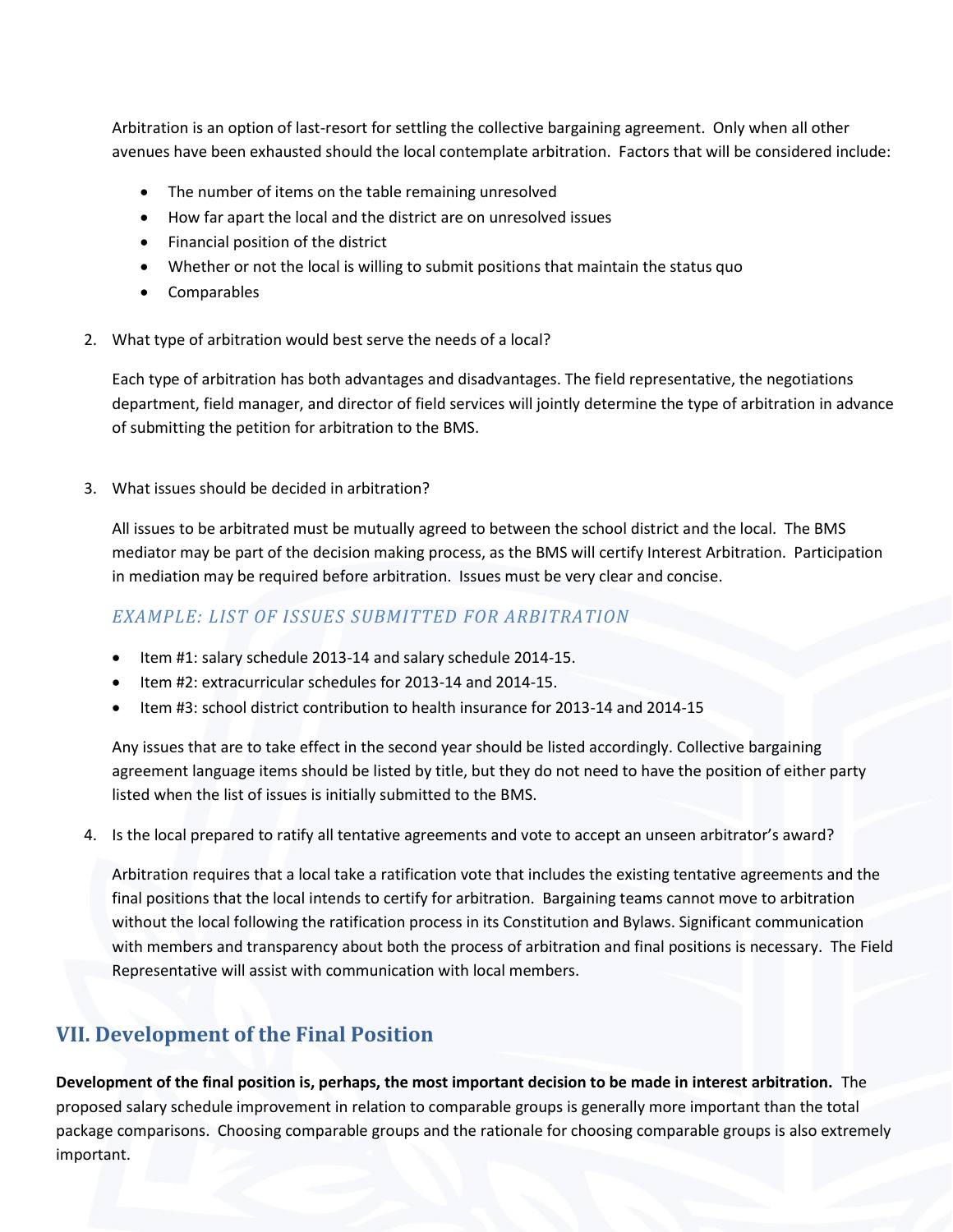Generally speaking, starting with the 1993-95 arbitration awards, the "ability to pay" has been given substantial, if not overwhelming consideration in arbitrators' decisions. The "Industry Standard," that is, what the settlements are in the comparable schools, was more important in earlier awards and less so on later awards.

## **VIII. Selection of Arbitrators**

The Education Minnesota negotiations staff will make the selection of the arbitrator in consultation with the Education Minnesota Legal Department.

The selection of an arbitrator must be thoroughly discussed with Education Minnesota Field Representative. There is a cost incurred for the arbitration and without proper consultation with Education Minnesota staff, the cost may be borne exclusively by the local. The local must follow the Crisis Fund guidelines for the Crisis Fund to pay for the arbitration costs.

## **IX. Procedures for Requesting a Crisis Fund Assessment (from the Crisis Fund Manual)**

#### *Interest Arbitration Expenses*

- The local/state affiliate cost for interest arbitration will be paid in full by the Crisis Fund.
- Interest arbitration expenses are not subject to the eighty percent (80 percent) reimbursement guideline. Reimbursable costs include the local/state affiliate's share of the arbitrator's bill, the expense of preparing the Education Minnesota arbitration brief (including any secretarial overtime), and any other appropriate expense related directly to the interest arbitration.
- Interest arbitration costs will be reimbursed only if the following obligations are met by the local/state affiliate:
	- The local/state affiliate membership must approve a recommendation to request interest arbitration. The recommendation should be presented with the support of the local/state affiliate executive committee and negotiations team. Such a recommendation shall be presented for local/state affiliate approval only after consultation with the Education Minnesota Field Representative person, the Education Minnesota negotiations department, and an Education Minnesota manager. The recommendation will include the form of interest arbitration to be utilized by the parties.
	- The local/state affiliate will pass the recommendation to proceed to interest arbitration by a two-thirds vote of the general membership unless otherwise specified in the local/state affiliate's Constitution and Bylaws (faculty representative assembly or other duly constituted body). This shall be at a meeting that has been called and publicized for this purpose.
	- o Final position for the local/state affiliate will be established by the local/state affiliate negotiations team and executive committee after consultation with the Education Minnesota Field Representative person and the Education Minnesota negotiations department.
	- o The local/state affiliate's brief will be prepared by the appropriate Education Minnesota staff. Education Minnesota will consult with the local/state affiliate's negotiations team, elected leaders, and the Education Minnesota negotiations department during this process.